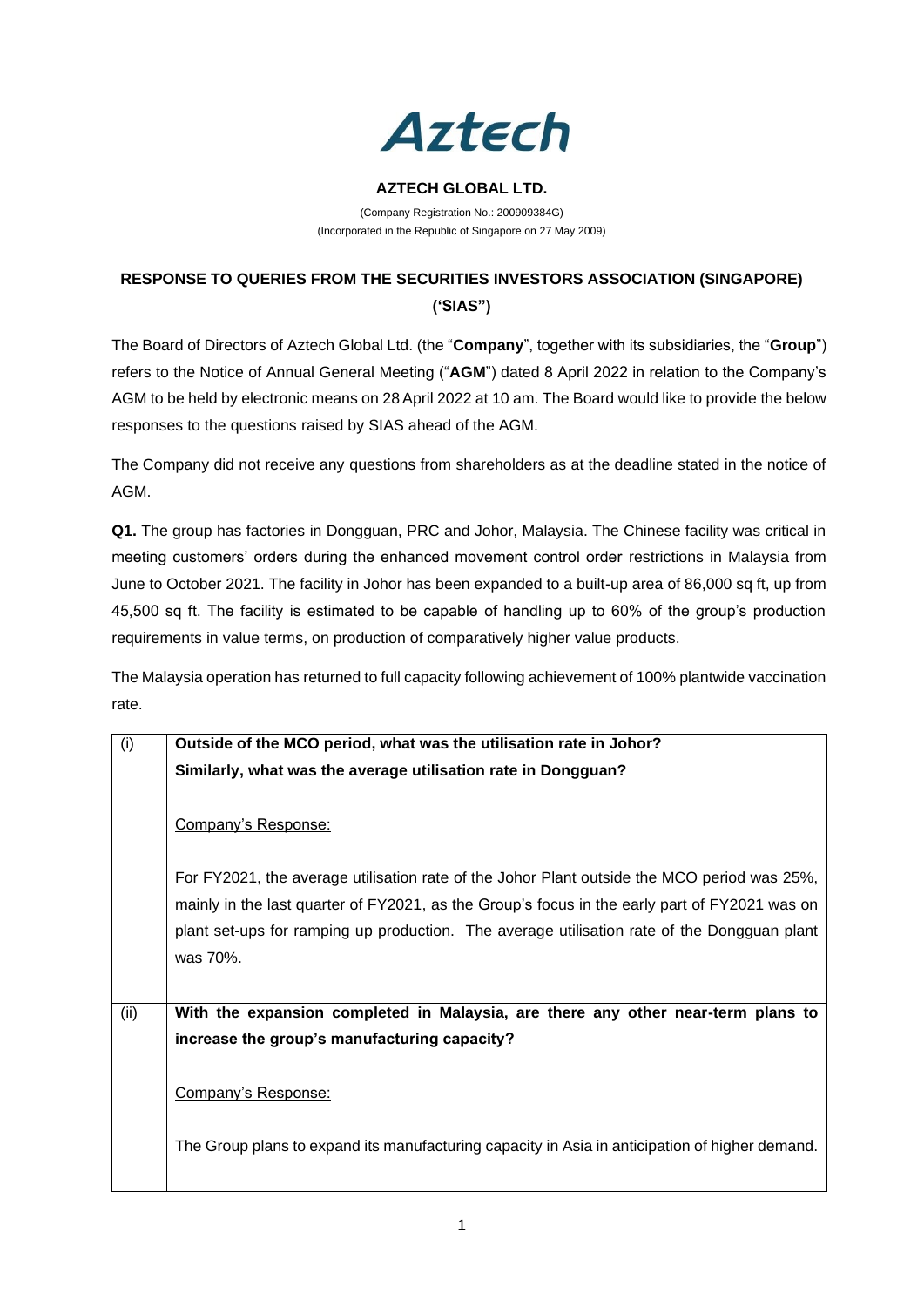| (iii) | In addition, has the board reviewed and is it satisfied with the current manufacturing            |
|-------|---------------------------------------------------------------------------------------------------|
|       | infrastructure in the group? Do the two factories provide the group with sufficient               |
|       | flexibility to execute its business continuity plans? Has management evaluated                    |
|       | expansion to certain other countries, such as Vietnam?                                            |
|       |                                                                                                   |
|       | Company's Response:                                                                               |
|       |                                                                                                   |
|       | Management regularly updates the Board on the Group's projections and the Board discusses         |
|       | the required production capacity moving forward. The Board is aware of the need for the Group     |
|       | to expand its manufacturing facilities and is monitoring the situation.                           |
|       |                                                                                                   |
|       | The current manufacturing infrastructure of the Group, comprising 2 facilities in Dongguan that   |
|       | are approximately 500m apart with a combined area of 460,000 sq. ft. and an 86,000 sq. ft.        |
|       | facility in Johor, is capable of supporting the Group's current production requirements.          |
|       |                                                                                                   |
|       | As the factories in Dongguan and Johor are similar in terms of their set-up and capabilities,     |
|       | their different locations provide flexibility in the execution of the Group's business continuity |
|       | plans.                                                                                            |
|       | Management has been evaluating the Group's expansion plan which will include the                  |
|       | construction of a green facility in Asia to meet anticipated higher demand. The Group has also    |
|       | been exploring various locations including Indonesia, Malaysia and Vietnam and will decide on     |
|       | the appropriate location that best supports the Group's growth plans and its customers'           |
|       | production needs. Meanwhile, the Group has completed the preliminary plans for the new            |
|       | facility and will make an announcement when the location is finalised.                            |
|       |                                                                                                   |
|       |                                                                                                   |

With the recent wave of COVID-19 spread in China, Dongguan imposed strict pandemic control measures in mid-March before the COVID-19 prevention and control guidelines for businesses and individuals were relaxed a few days later.

| (iv) | Can management help shareholders understand the sentiments on the ground in                   |
|------|-----------------------------------------------------------------------------------------------|
|      | Dongguan? How is the group adjusting its operations to adapt the fluid COVID-19<br>situation? |
|      | Company's Response:                                                                           |
|      | The COVID-19 pandemic and the strict containment measures imposed by the authorities have     |
|      | posed disruptions to the Group's operations. Notwithstanding these challenges, the team in    |
|      | Dongguan has remained united in riding through these difficult and uncertain times and        |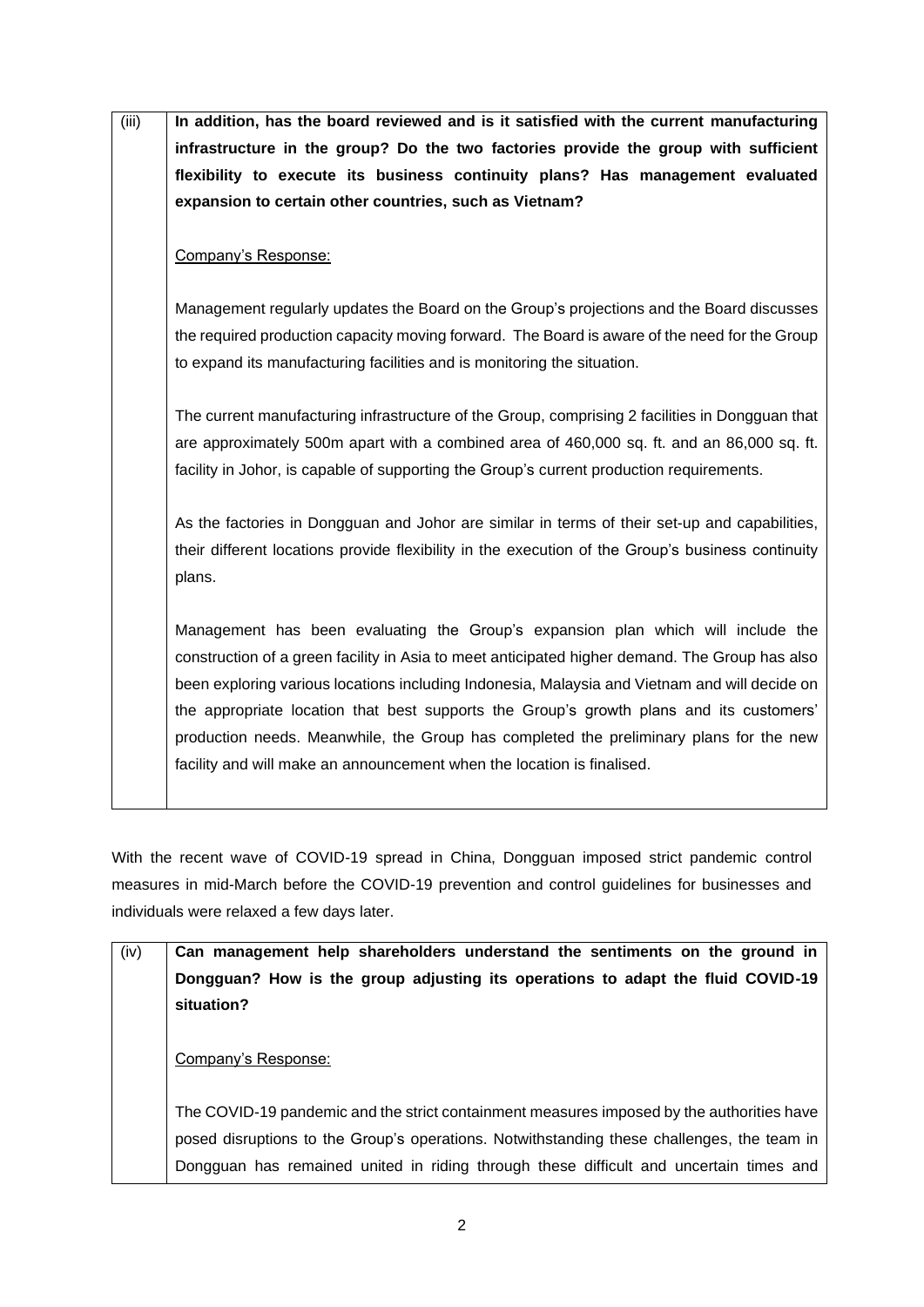delicately balanced production requirements, customer delivery schedules and compliance with safety measures.

Amidst the fluid COVID-19 situation, the electronics supply chain and the Group's operations remain vulnerable to strict containment measures and lockdowns. Given the Group's operational framework across 3 locations, the Group has continued to manage its customers' orders by balancing the manufacturing activities across its manufacturing plants to ensure timely delivery. The Group will also comply with all necessary precautionary measures, including business continuity plans, and adhere to guidelines issued by the respective local authorities to safeguard its employees' health and well-being. In addition, the Group will continue to manage the tight component situation through actively collaborating with its customers on design changes to use alternative components, leveraging on its close working relations with its long-term suppliers for required components and expanding its base of alternative suppliers to fulfil the component requirements for production.

**Q2.** Would the board/management provide shareholders with greater clarity on the following operational and financial matters? Specifically:

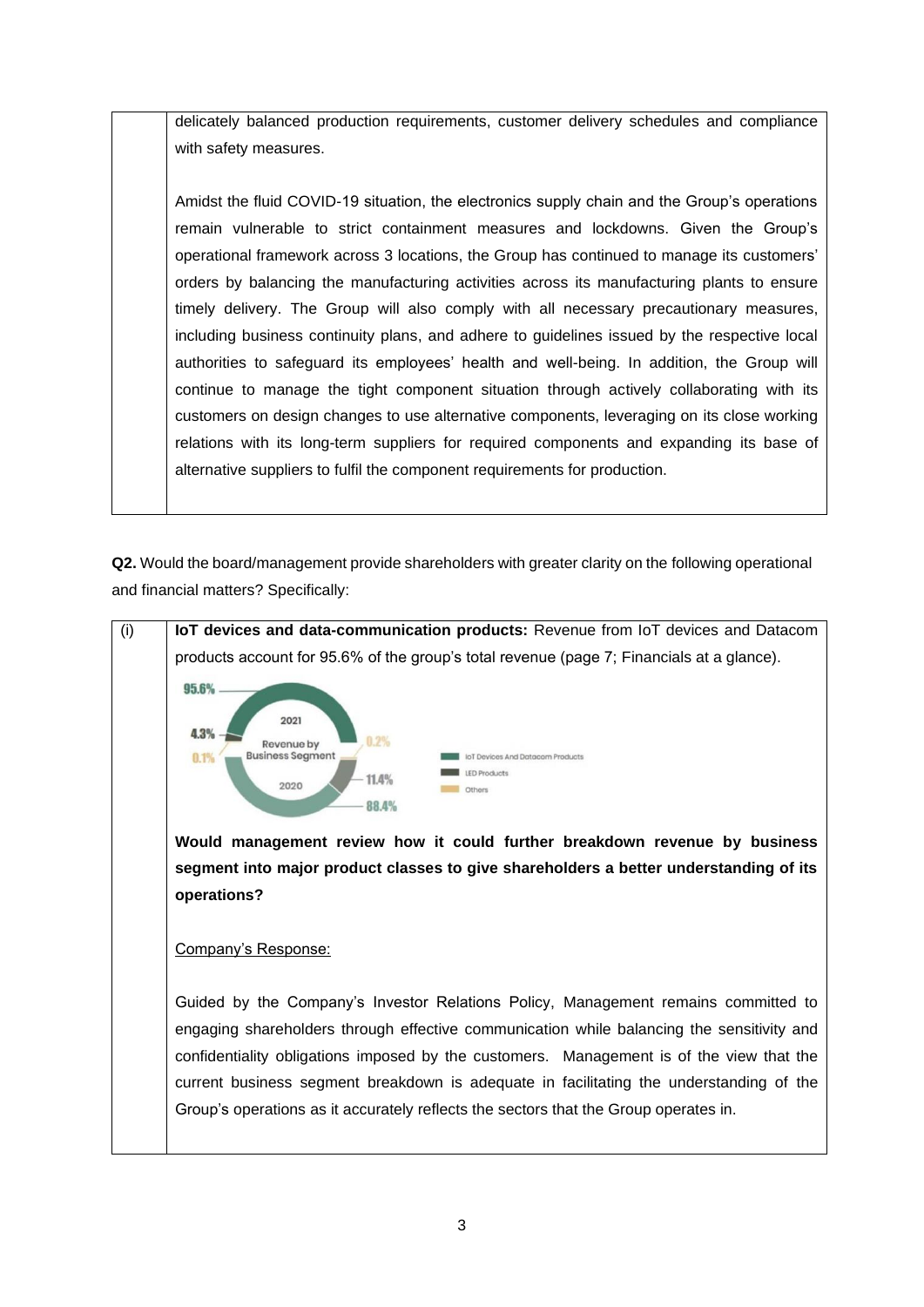| (iii) | LED lighting products: Revenue from LED lighting products declined by 51% to \$27.0 million,  |
|-------|-----------------------------------------------------------------------------------------------|
|       | accounting for just over 4% of the group's total revenue (FY2020: over 11%). What is the      |
|       | strategic value of the LED lighting segment? Is the group committed to investing              |
|       | management time and capital to maintain the segment even though it appears to be              |
|       | diminishing in importance as the group scales up sales in IoT devices and datacom             |
|       | products?                                                                                     |
|       |                                                                                               |
|       | Company's Response:                                                                           |
|       |                                                                                               |
|       | Kindly refer to page 18 of the Annual Report, which contains an explanation of the Group's    |
|       | strategy of phasing out commoditised LED lighting products and focusing on higher value niche |
|       | and smart lighting solutions which are currently being developed by its R&D LED division. The |
|       | Group will continue to focus on leveraging its IoT domain expertise to develop and monetise   |
|       | its Smart Lighting Systems to unleash opportunities for growth.                               |
|       |                                                                                               |
|       |                                                                                               |
| (iii) | Customer concentration: As of 31 December 2021, revenue of approximately \$520.2 million      |
|       | (2020: \$374.5 million) are derived from two single external customers. These 2 customers     |
|       | account for 83% of the group's total revenue in FY2021 (FY2020: 77.3%). How is                |
|       | management balancing the need to leverage the strong growth of its top customers and          |
|       | the need to establish a diversified customer base?                                            |
|       |                                                                                               |
|       | Company's Response:                                                                           |
|       |                                                                                               |
|       | Management acknowledges the Group's high customer concentration and recognises that           |
|       | diversifying the Group's customer base is an important aspect of its growth roadmap. From its |
|       | top 20 customers, the Group has identified about 5 customers that the Group will focus on to  |
|       | grow their accounts through the Group's Joint Development Manufacturing and Original Design   |
|       | Manufacturing model, while also strengthening its relationships with existing key customers.  |

Q3. As disclosed in the corporate governance report, the company's internal audit function is outsourced to Nexia TS, an accounting and consulting firm staffed with suitably qualified professionals with extensive relevant experience.

The audit committee (AC) is satisfied that the internal audit function is independent, effective, adequately resourced and has appropriate standing within the company. The internal audit function, which reports directly to the AC, assists management with monitoring risks, assessing the adequacy of the group's internal control systems and procedures, conducting regular internal audits on the group's business operations, operational compliance and financial risks; and identifying and recommending improvements to internal control systems.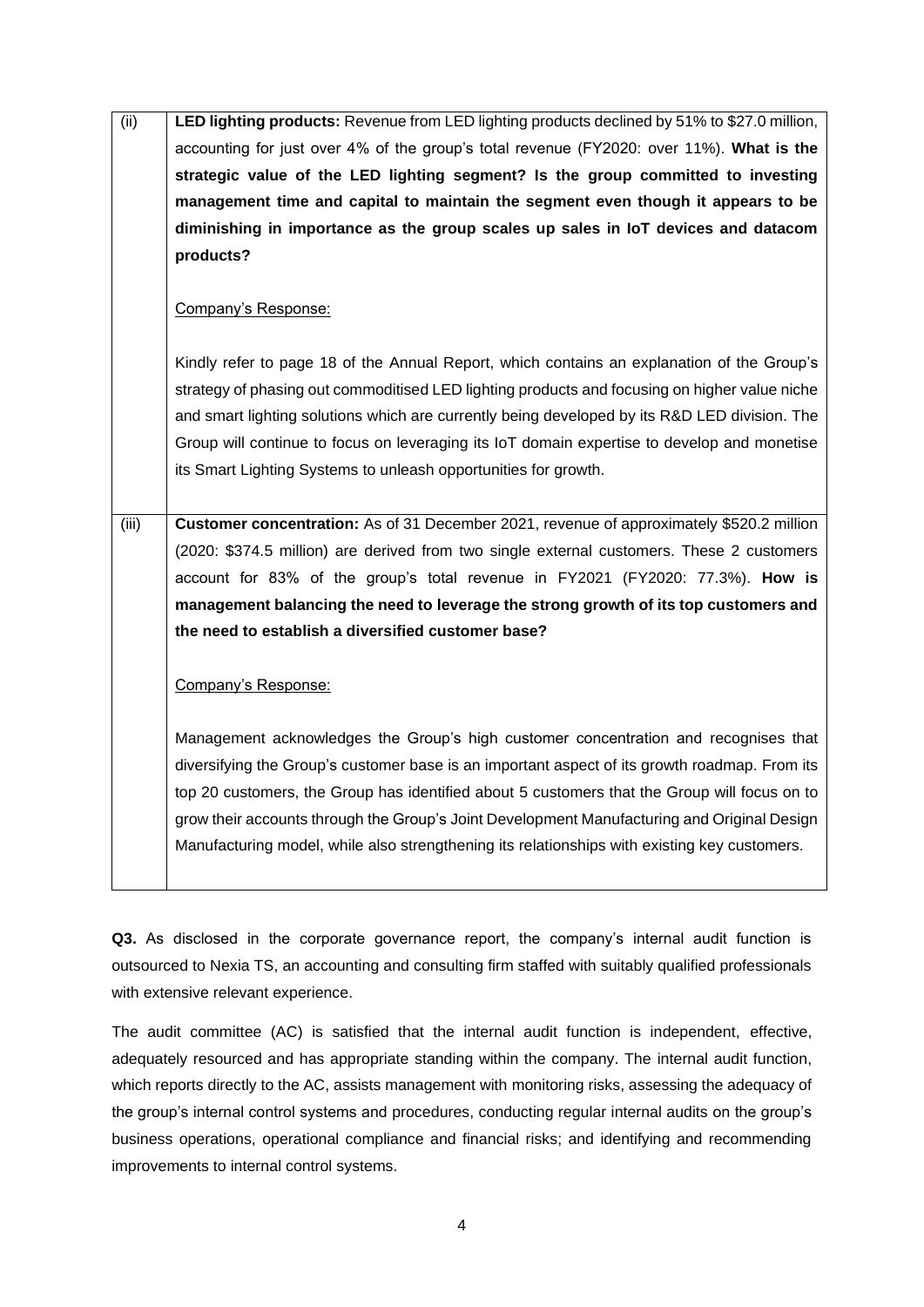In addition, the company also has an internal auditor who handles internal audit functions at the plant operations level and is stationed at its plant in China, the location for most of the company's manufacturing activities during the financial year under review.

| (i)   | What was the scope of the internal audit in FY2021? How was the scope of the internal audit           |
|-------|-------------------------------------------------------------------------------------------------------|
|       | determined? How long is each internal audit cycle?                                                    |
|       |                                                                                                       |
|       | Company's Response:                                                                                   |
|       |                                                                                                       |
|       | The scope of the internal audit for FY2021 completed by Nexia TS Risk Advisory Pte Ltd ("Nexia        |
|       | TS") was as follows:                                                                                  |
|       |                                                                                                       |
|       | General Control Environment and Financial Management                                                  |
|       | Revenue, Receivables and Collection                                                                   |
|       | <b>Inventory and Fixed Assets Management</b>                                                          |
|       | Cash and Bank Management                                                                              |
|       | Human Resources and Payroll                                                                           |
|       | Health, Safety and Environment                                                                        |
|       | <b>General IT Controls</b>                                                                            |
|       | Interested Party Transactions ("IPT")                                                                 |
|       |                                                                                                       |
|       | The scope was determined by the Audit Committee in consultation with Management and Nexia             |
|       | TS, who carried out the internal audit review for the IPO process.                                    |
|       |                                                                                                       |
|       | For each internal audit cycle, Nexia TS spent a total of 2 to 3 weeks to plan and complete the audit. |
|       | During this period, Nexia TS reviewed the following reports prepared by the Finance Department        |
|       | (i) internal monthly management reports; (ii) bi-annual IT control reports; and (iii) quarterly IPT   |
|       | reports.                                                                                              |
|       |                                                                                                       |
| (ii)  | Can the AC confirm that the internal audit covers the subsidiaries in Malaysia, and Hong              |
|       | Kong?                                                                                                 |
|       |                                                                                                       |
|       | Company's Response:                                                                                   |
|       |                                                                                                       |
|       | Yes, the internal audit covered the subsidiaries in Malaysia and Hong Kong.                           |
|       |                                                                                                       |
| (iii) | What is the level of experience of the internal auditor posted at Dongguan? Does the internal         |
|       | auditor in Dongguan report directly to the AC? Does Nexia, as the outsourced internal                 |
|       | auditor, work closely with the internal auditor in Dongguan?                                          |
|       |                                                                                                       |